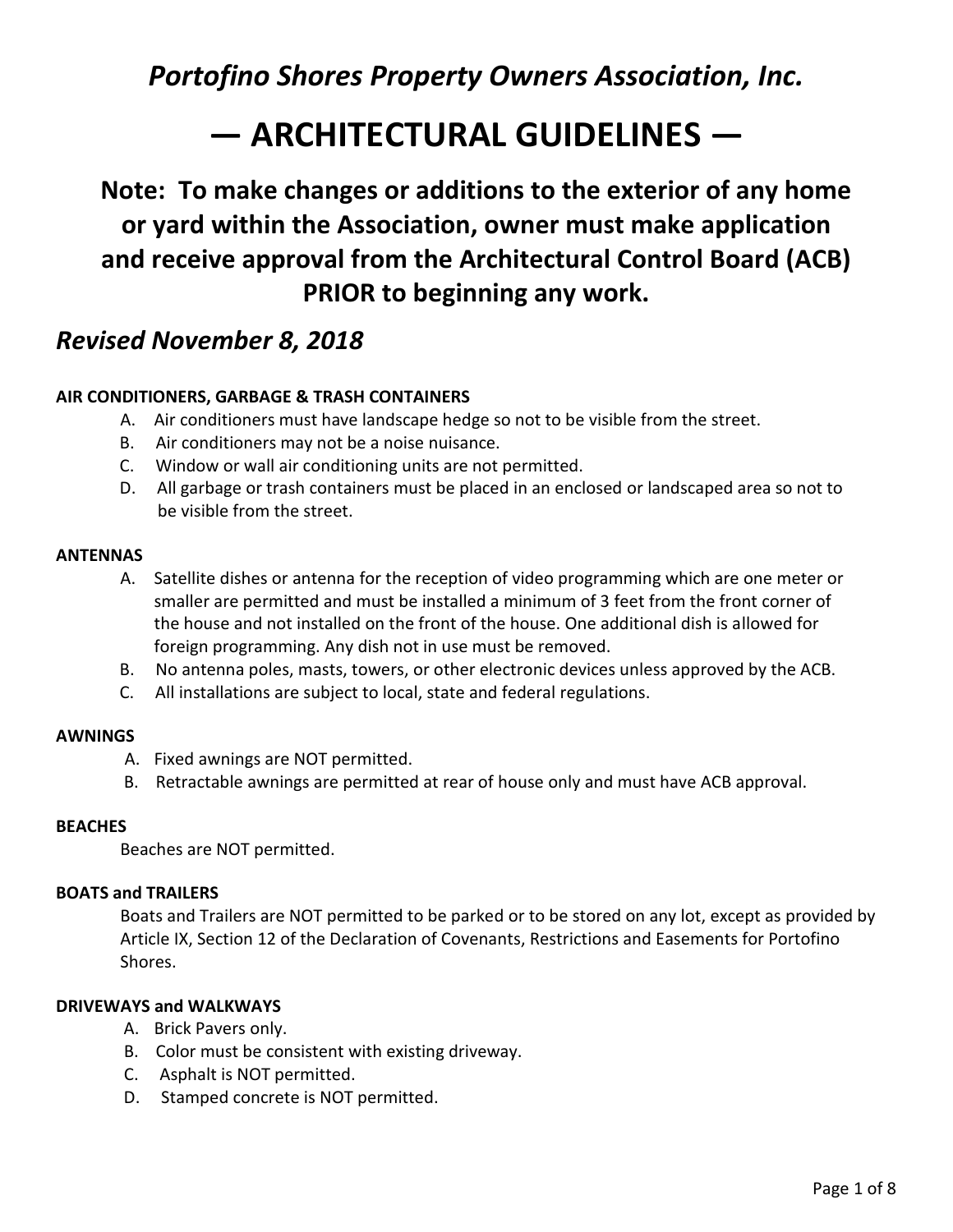#### **EXTERIOR HOUSE LIGHTING**

- A. Changing exterior fixtures requires ACB approval.
- B. Additional exterior light fixtures requires ACB approval.
- C. Lighting may not be a nuisance to neighbors.

#### **SWIMMING POOLS, PLAY EQUIPMENT and DECORATIVE OBJECTS**

A. Swimming pools may only be permitted if approved by St. Lucie County and the ACB. Pool screening, color, fencing and deck must be approved by ACB and must conform to current zoning and prescribed set-backs.

B. Temporary accessory items such as a playhouse or doghouse may be permitted upon approval of the ACB prior to installation.

- C. Swing set and playground equipment shall be anchored in the ground. Corner properties must have a hedge border at least 4 feet in height to block equipment from street. Play equipment must be maintained in "as new" condition and must be placed at the rear of the house and only with the approval of the ACB.
- D. Basketball hoops must be portable type only and may not extend into sidewalk or street and be stored out of street view when not in use.
- E. Tree houses are NOT permitted.
- F. Storage or Tool Sheds or other ancillary structures are NOT permitted.
- G. Decorative objects such as statues, sculptures, birdbaths, birdhouse, fountains or similar items may NOT be placed on the street side of any lot without ACB approval.
- H. Portable Barbeque Grills may not be stored at front of house.
- I. Maximum of one (1) Decorative Pot under each coach light on garage. Pots must match each other in style and color. Placement of additional decorative pots at front of house may be considered by ACB. All pots require ACB approval. **Pots or any other objects are NOT permitted to hang in trees or hedge at front of house.**
- J. Religious statues are only permitted at rear of house.

#### **ELECTRICAL, PLUMBING and A/C PIPING**

All exterior piping and venting must be painted to match house color.

#### **ELECTRONIC INSECT TRAPS**

Electronic insect traps (bug zappers) may not be a nuisance.

#### **LEADED STYLE GLASS IN ENTRY DOOR and SIDE LIGHTS**

- A. Leaded Style Glass inserts in entry door and any side lights must meet hurricane impact standards or owner must purchase hurricane shutters for inserts.
- B. Leaded Style Glass inserts must use occluded glass. Color and design must have ACB approval.

#### **POURED CONCRETE LANDSCAPE CURBING**

- A. Color-mixed concrete only to be used. NO painted concrete curbing allowed.
- B. Poured concrete landscape curbing must be similar in color to existing driveway paver color and have ACB approval.
- C. Poured concrete landscape curbing may not be used around trees between curb and sidewalk.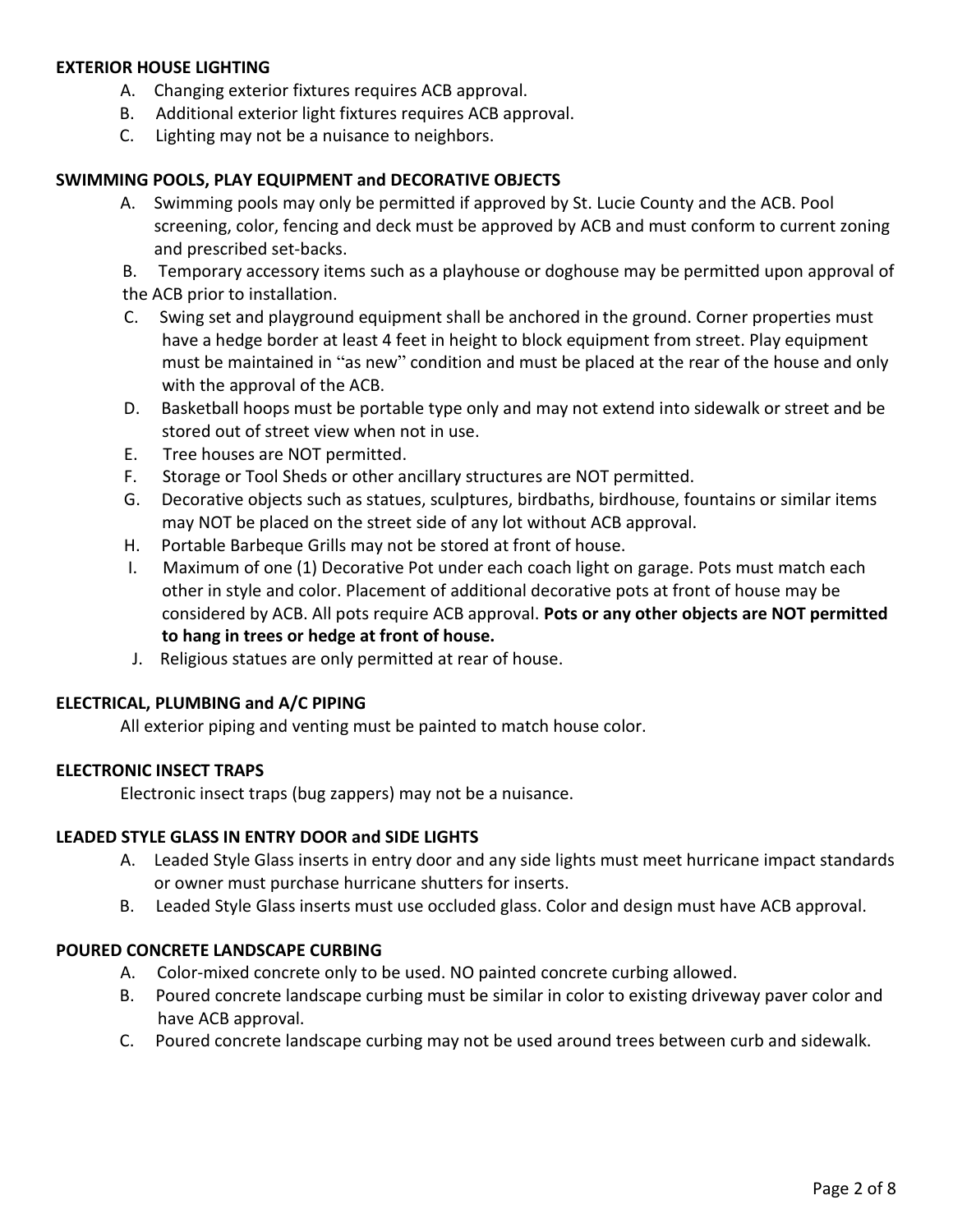#### **FENCES - DRY LOTS (All Fences REQUIRE ACB Approval)**

#### DRY LOT STYLES

- 1. White Aluminum Mechanical (See-thru picket or rail) Must be Five (5) Feet in height only.
- 2. White PVC (Solid Tongue and Groove) Must be Six (6) Feet in height only. Not permitted on corner lots.

#### *DRY LOT SETBACKS*

- 1. Front: Ten (10) feet back from front plane of house
- 2. Side: Property Line
- 3. Rear: Property Line
- 4. Corner Lot: Three (3) feet minimum from any sidewalk

#### **FENCES – LAKE or CANAL LOTS (All Fences REQUIRE ACB Approval)**

LAKE or CANAL LOT STYLES

- 1. White Aluminum Mechanical **only** (See-thru picket or rail).
- 2. May be Four (4) or Five (5) Feet in height.

#### *LAKE or CANAL LOT SETBACKS*

- 1. Front: Ten (10) feet back from front plane of house
- 2. Side: Property Line
- 3. Rear: Must submit for Drainage District approval if encroaching into any easement

#### **FENCES – CORNER LOTS ADJACENT TO ROADWAYS (All Fences REQUIRE ACB Approval)**

STYLE

White Aluminum Mechanical only (See-thru picket or rail) – Must be Five (5) Feet in height only. *CORNER LOT SETBACKS*

- 1. Front: Ten (10) feet back from front plane of house
- 2. Non-Sidewalk Side: Property Line
- 3. Rear: Property Line
- 4. Sidewalk Side: Three (3) feet minimum from any sidewalk

#### **FLAG POLES and FLAGS**

- A. Flags and flag pole are permitted by Florida Statute 720.304.
- B. Holiday flags may be displayed thirty (30) days prior to the holiday and up to seven (7) days after.
- C. All flags must follow flag protocol

#### **FPL TRANSFORMER BOXES**

FPL Transformer Boxes must have landscape hedge around three (3) sides and maintained at four (4) foot height.

#### **FRUIT TREES**

- A. Fruit trees, including coconut palms, may only be planted in rear yard and require ACB approval.
- B. Fruit trees shall not become a nuisance due to insects or rodents.
- C. Fallen fruit must be kept picked up and may not be allowed to rot on lawn.
- D. Fruit trees must be well trimmed.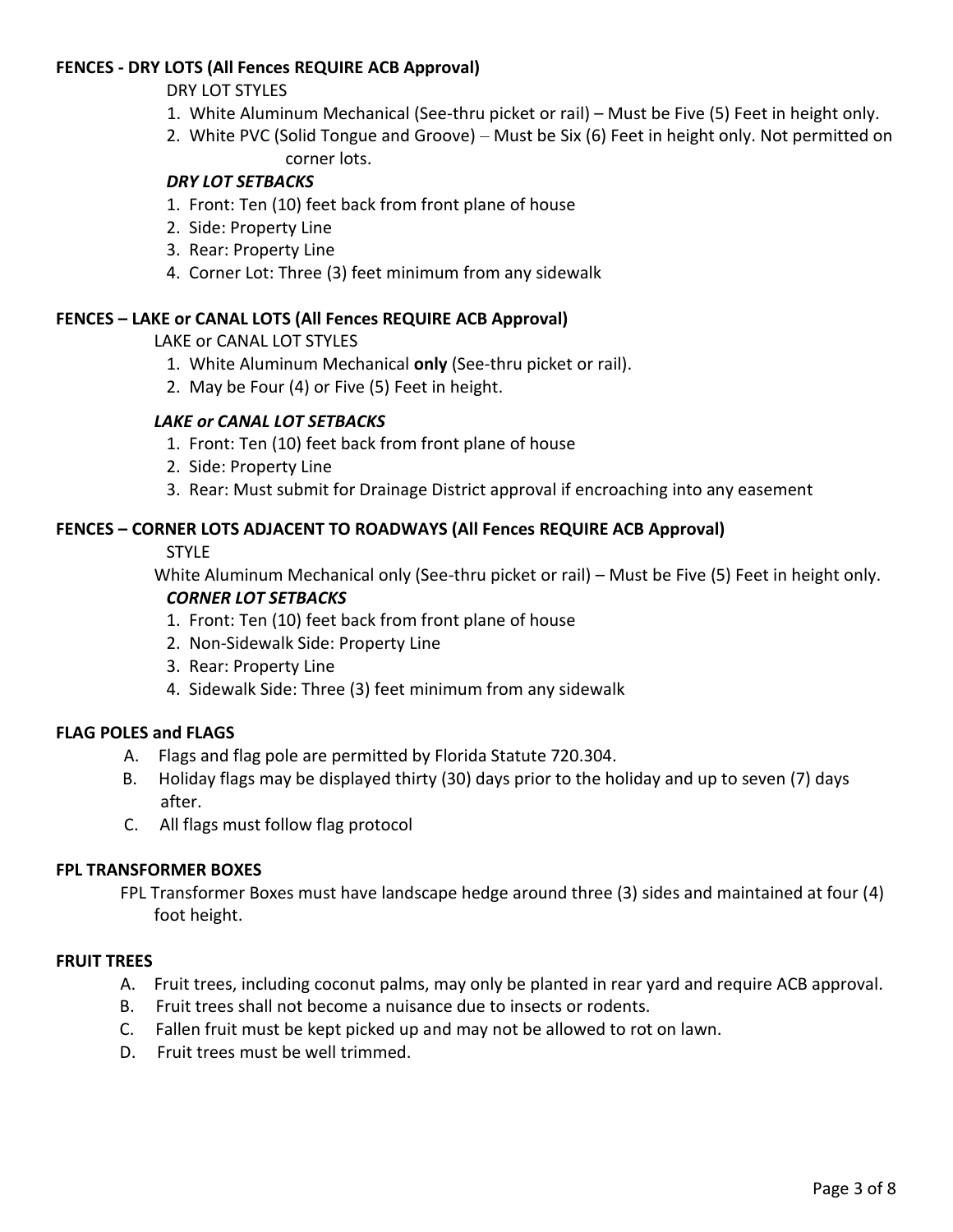#### **VEGETABLE GARDENS**

Vegetable gardens may not be visible from the street and location must be approved by the ACB.

#### **GAS TANKS**

- A. Liquid Propane or Natural Gas tanks are permitted with ACB approval.
- B. Propane or Natural Gas tanks may not be visible from the street.

#### **GAZEBO and PERGOLA**

- A. A Gazebo is NOT permitted.
- B. A Pergola may be permitted with strict approval from the ACB.

#### **GUTTERS and DOWNSPOUTS**

- A. Gutters and Downspouts to match the color of the surface to which they are attached.
- B. Downspouts may not create water drainage problems.

#### **HOSES and RACKS**

Hoses and Hose Racks may not be visible from the street.

#### **HOUSE MAINTENANCE, PAINT and COLORS**

- A. Paint colors MUST be selected from approved color schemes. (see list below)
- B. Paint colors may NOT be same as any adjacent house. Adjacent defined as: immediate neighbor left or right or directly across street from your driveway.
- C. *House exterior and roof tile must be properly maintained and not have mildew or irrigation* stain.
- D. House must be repainted if paint has faded.
- E. Standard Front Entry Door color is Trim color, however there are optional colors (see list below)
- F. All Exterior Painting Must Be Approved by the ACB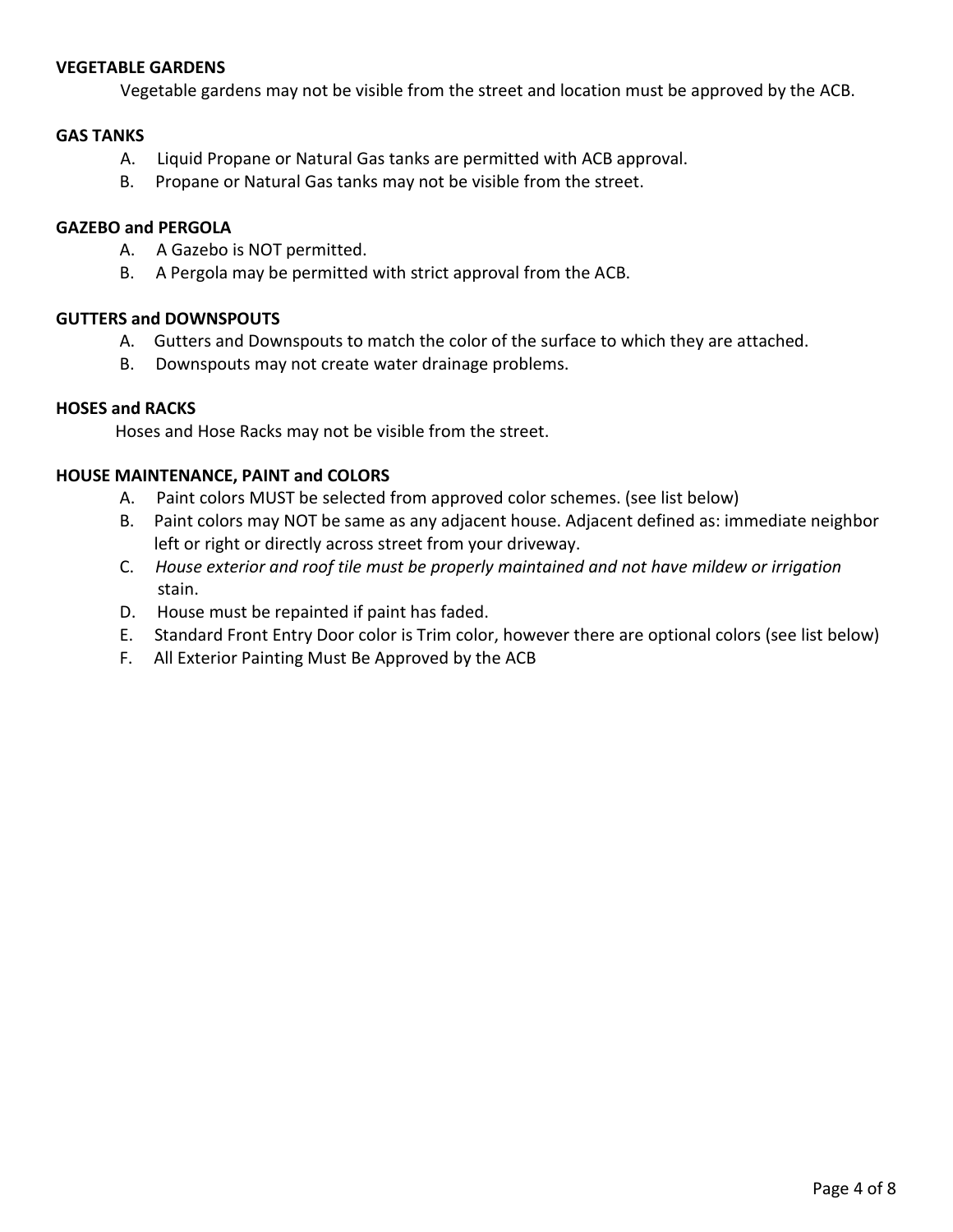### **Approved List of Exterior Color Schemes for Portofino Shores**

*(Roof Tile Color determines which scheme(s) could be used.)*

- **Note about Paint Colors: Effective 5-19-2016 Body and Trim Paint Colors are not correct using SW, CW or HC prefixes due to manufacturers pigment variations. The Sherwin Williams Store at 3400 43rd Ave. in Vero Beach has formulations that exactly match the Approved Colors. Be sure your contractor is aware of this change as Homeowners are responsible for paint color matching the approved colors.**
- Scheme 1 **Body**: Row House Tan; **Trim**: Traditional Ivory; **Roof Tile**: TUSCANY, Styl: SpclAt
- Scheme 2 **Body**: Cupola Yellow; **Trim**: Maison Blanche; **Roof Tile**: MANGO, Styl: Carm-Aw
- Scheme 3 **Body:** Greige; **Trim**: Eaglet Beige; **Roof Tile**: NUTMEG, Styl: Cdtn-Aj
- Scheme 4 **Body**: Carefree Coral; **Trim**: White Wool; **Roof Tile**: TUMBLEWEED, Styl: Cacl-Aw
- Scheme 5 **Body**: Biltmore Buff; **Trim**: Cottage Cream; **Roof Tile**: AURORA, Styl: Cabm-Aw
- Scheme 6 **Body**: Atelier Tan; Trim: Pueblo; Roof Tile: TUMBLEWEED, Styl: Tann-At
- Scheme 7 **Body**: Staghorn; **Trim**: Loggia; **Roof Tile**: NUTMEG, Styl: Cacl-Aw
- Scheme 8 **Body**: Sands of Time; **Trim**: Antique White; **Roof Tile**: TUMBLEWEED, Tann-At
- Scheme 9 **Body**: Antique Linen; **Trim**: Pure White; **Roof Tile**: MANGO, Styl: Spcl-At
- Scheme 10 **Body**: Totally Tan; **Trim**: Biscuit; **Roof Tile**: NUTMEG, Styl: Cacl-Aw

Scheme 11 **Body**: San Antonio Sage; **Trim**: Sahara Sand; **Roof Tile**: NUTMEG, Styl: Cdtn-Aj

- **The Approved Front-Door Accent Colors are:** 
	- o **SW 7674 Peppercorn**
	- o **SW 6104 Kaffee (approved in 2017 by the Board of Directors)**
	- o **Sw7618 Deep Sea Dive**
	- o **SW 7587 Antique Red**
	- o **SW 7599 Brick Paver**
	- o **SW 6006 Black Bean (approved in 2017 by the Board of Directors)**
	- o **SW 2837 Aurora Brown (approved in 2017 by the Board of Directors)**
	- o **SW 7602 Indigo Batik**
	- o **SW 6180 Oak Moss**
	- o **SW 7729 Edamame**
	- o **The presently approved trim color of the specific house**
- **The "Approved Front-Door Accent Colors" are approved only for the front house personal entry door. There is no approval for the use of any of the "Approved Front-Door Accent Colors" for any other outdoor house surface. Specifically, the garage door, back door, house trim, house body, screened enclosure, fence, and all other surfaces other than the front house personal entry door are not authorized for this group of colors.**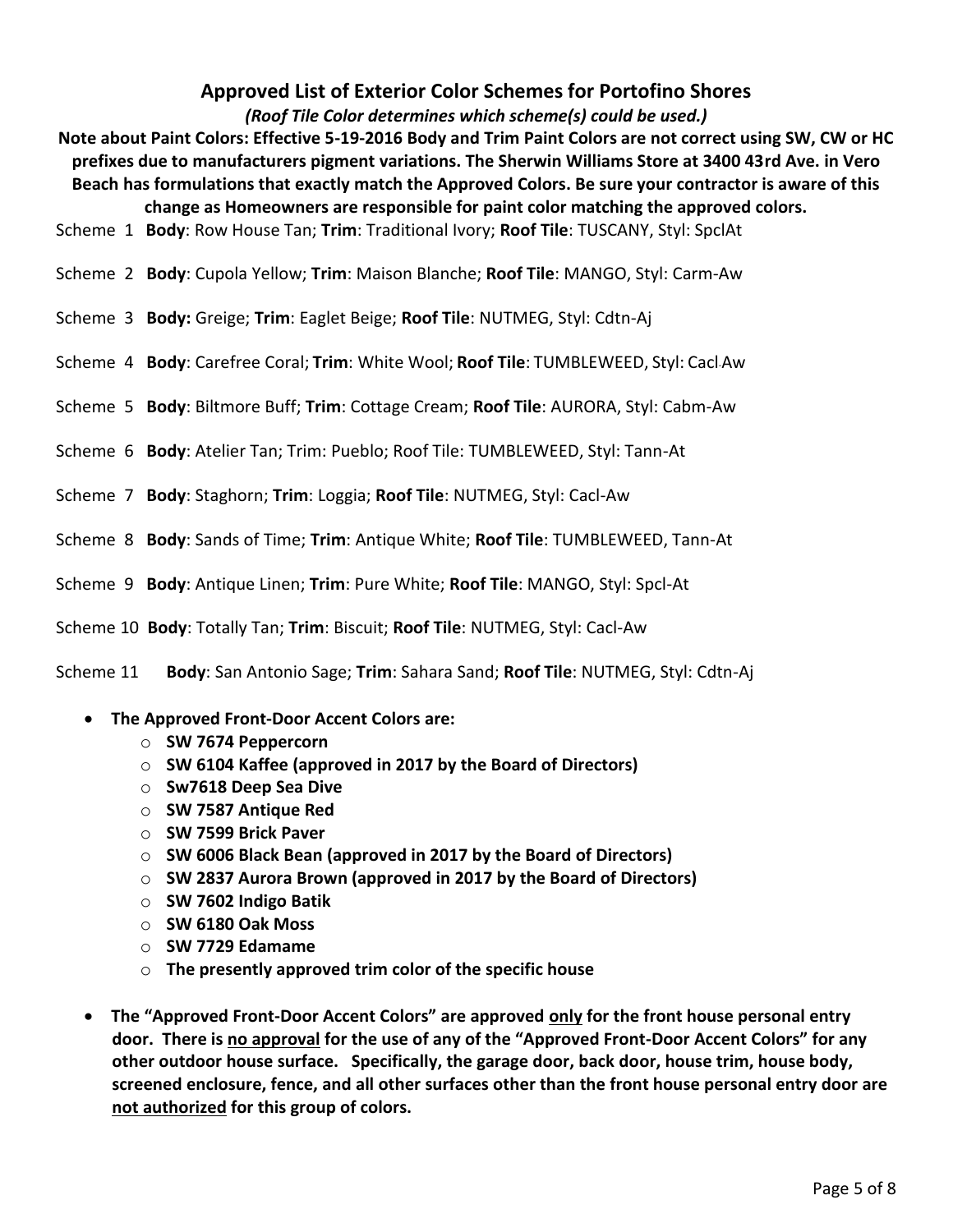#### **LANDSCAPING**

All landscaping to be completed and maintained according to the declarant's landscaping plan; any change to this plan is subject to approval by the ACB.

#### **LANDSCAPE LIGHTING**

- A. Wiring must be buried out of sight.
- B. Transformers to be obscured from view.
- C. One (1) Post with One (1) Light Fixture in Black or White color is permitted with style and location to be approved by the ACB.

#### **SCREEN ENCLOSURES WITH SCREENED ROOF**

- A. Screen enclosures may not extend past the side plane of house and must have ACB approval.
- B. Screen enclosures to have "Mansard Roof" design.
- C. Screen enclosures to have white aluminum framing.
- D. Screen enclosures to have charcoal colored screen material.

#### **COVERED PATIO OR PORCH ENCLOSURE WITH SOLID ROOF**

- A. All covered patios to be designed to conform to the contours of the house and may not extend past the side plane of house. Color and materials to be compatible with the house colors and must have ACB approval prior to the beginning of construction.
- B. Solid Roofs must be Insulated Aluminum/Polystyrene Composite. Roof material to be a Minimum 3 Inch high density Polystyrene Core laminated to white aluminum facings.

#### **POOL HEATERS**

- A. Pool heaters must be landscaped to obscure from street view.
- B. Pool heaters may not be a noise nuisance.

#### **SIDEWALKS (Parallel to Streets)**

- A. Homeowner to keep sidewalk free of irrigation mildew stains.
- B. Sidewalk must be replaced if cracked or damaged.
- C. Sidewalk may NOT be painted or stained.

#### **PLANT MATERIAL**

#### **TREES**

- 1. Types: a. Most varieties of "Native Florida" trees are allowed.
	- b. Ficus and Areca trees are NOT permitted
	- c. Fruit trees must be planted at rear of house and must not be a nuisance.

 2. Setback: a. Sides: Five (5) feet from side property line or two (2) feet with written approval of adjoining home owner.

- b. Front: Five (5) feet from property line.
- c. No trees allowed within lake easement except in preserve areas.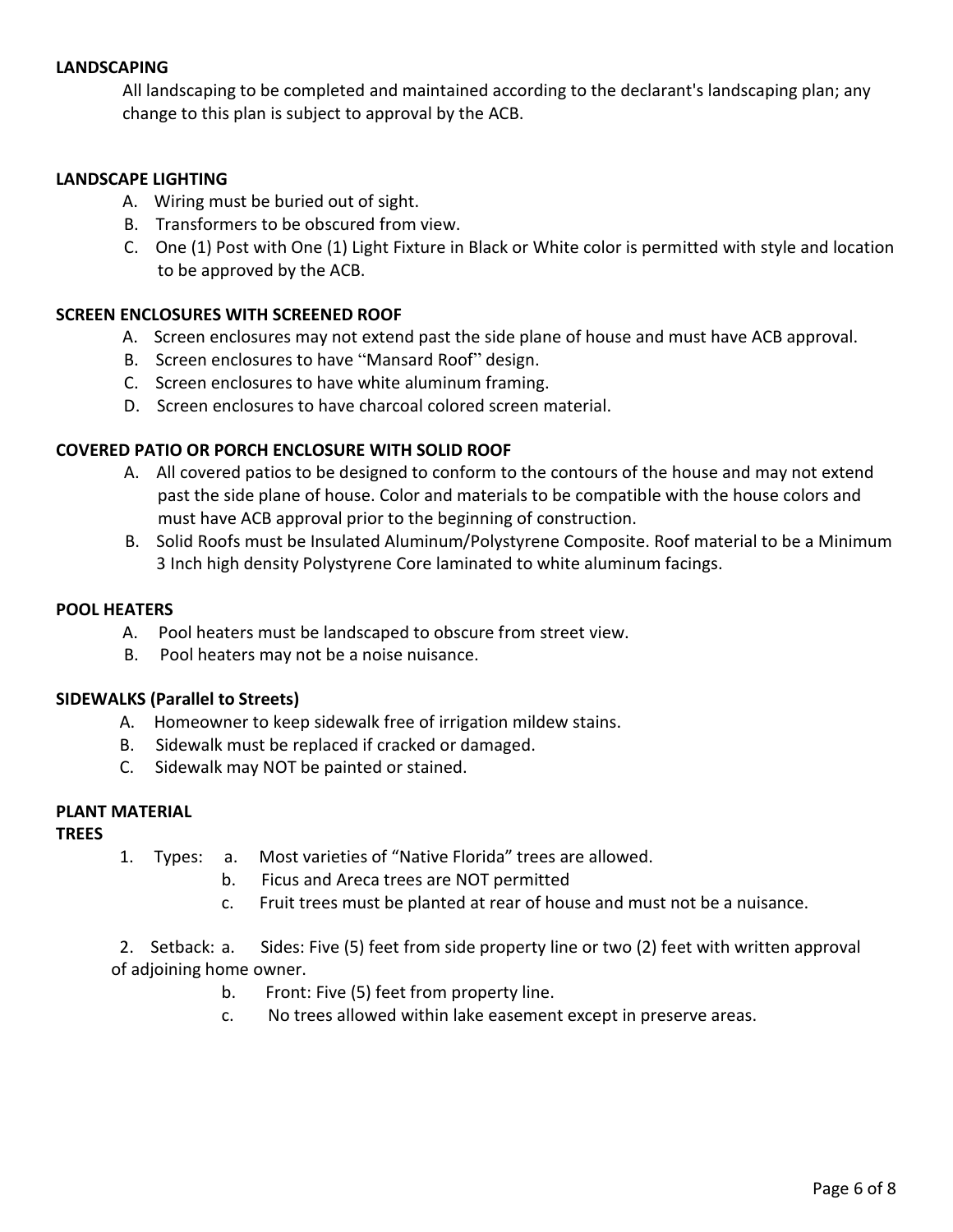#### **HEDGING**

- 1. Types: a. Most varieties will be considered.
	- b. Variegated Arboricola and Podocarpus are preferred hedge plant.
	- c. FICUS and ARECA are prohibited unless planted by developer.
	- d. No planting in lake easement.
- 2. Height: a. Dry Lots: Six (6) feet maximum height
	- b. Lake Lots: Five (5) feet maximum height

#### **PLANTS**

- 1. Types: a. Most varieties will be considered.
	- b. Adding new or enlarging planter beds require ACB approval.
	- c. Plant beds must be covered with wood mulch or stone and require ACB approval.
	- d. Shrubs must be maintained at Five (5) feet maximum height except for approved hedging (see above).
	- e. Vines may not reach the first floor soffit and may not be permitted to grow on the front walls facing the street.

#### **SIGNS**

- A. One (1) Surname sign permitted with a maximum size of One (1) square foot.
- B. Surname sign to be located at front door near doorbell or as approved by the ACB.

 C. "For Sale" or vendor advertisements are NOT permitted on any lot, in any window of house, or on or in any property owner's vehicle.

#### **SOLAR PANELS**

Solar panel location(s) must be approved by the ACB.

#### **SPAS (All Spas REQUIRE ACB Approval)**

- A. Spas must be located a minimum of Five (5) feet from any property line.
- B. Spa Pumps may not be unsightly and/or a noise nuisance.
- C. Spas may not extend past side plane of house.

#### **STORM SHUTTERS**

- A. Storm Shutters must be Dade County Approved Product.
- B. Any permanent track must match house color or be white.
- C. Bahama style shutters are prohibited.
- D. Storm Shutters must be removed or opened within Ten (10) days after storm passes.
- E. Storm Shutters may not be used for security purposes and used only for storms.

#### **TRELLISES**

- A. Trellises must match house body or trim color.
- B. Trellises must be a minimum of Five (5) feet from any property line.

#### **WATER FILTERS**

Water filters must be landscaped to obscure from view.

#### **WINDOW FILMS**

- A. Grey or Bronze color tint only.
- B. Tinting must not be mirror finish.
- C. Aluminum foil coverings are NOT permitted.
- D. Blankets, newspaper or wood covering windows are prohibited.